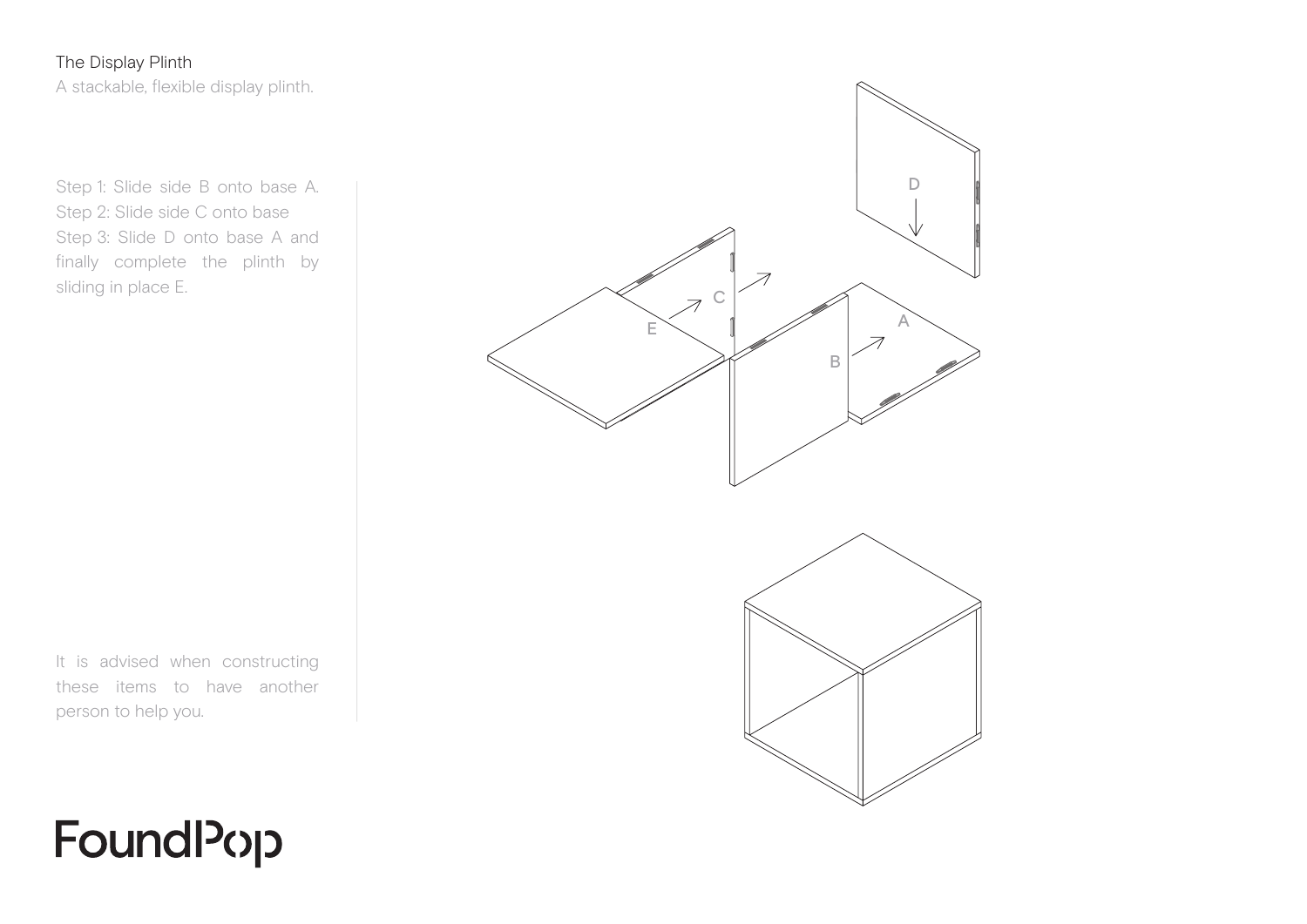## The Stacking Unit

A stackable shelving unit.

Step 1: Slide sides B and C on to base A. Step 2: Slide top D over B and C to connect in place. Step 3: Angle E and slide to support between A and D. Step 4: Finally slide in F to complete the shelving unit.

Please note that the base A comes already assembled.



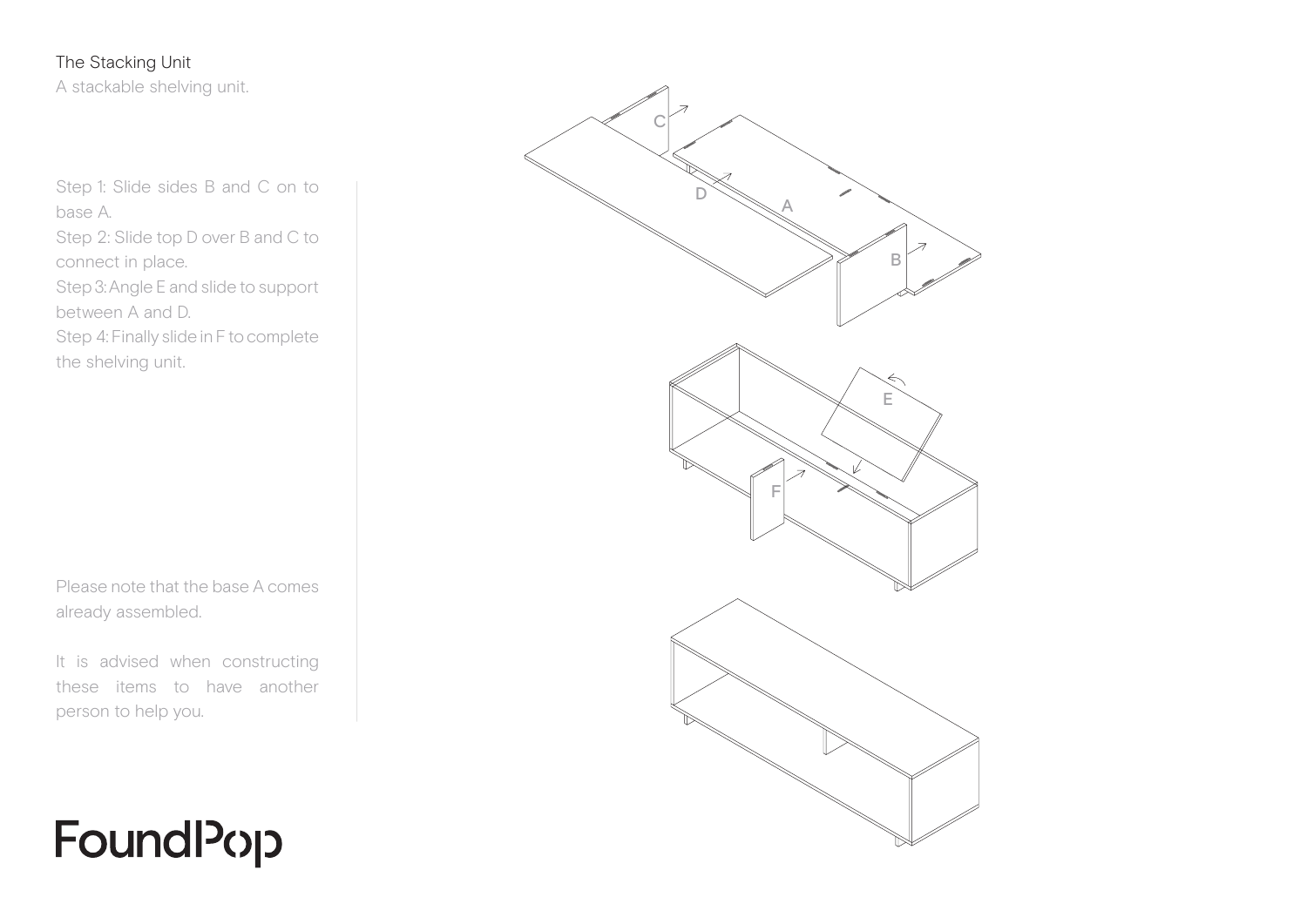### The Cash Desk

An easy to use cash desk.

Step 1: Slide front B onto base A. Step 2: Slide sides C followed by divider D followed by side E to complete structure of cash desk. Step 3: Slide top F into place over supporting sides and front. Step 4: Slide in shelves G and finally slide in draw H to complete your cash desk.

Please note that the base A and draw H come already assembled.

It is advised when constructing these items to have another person to help you.

FoundPop

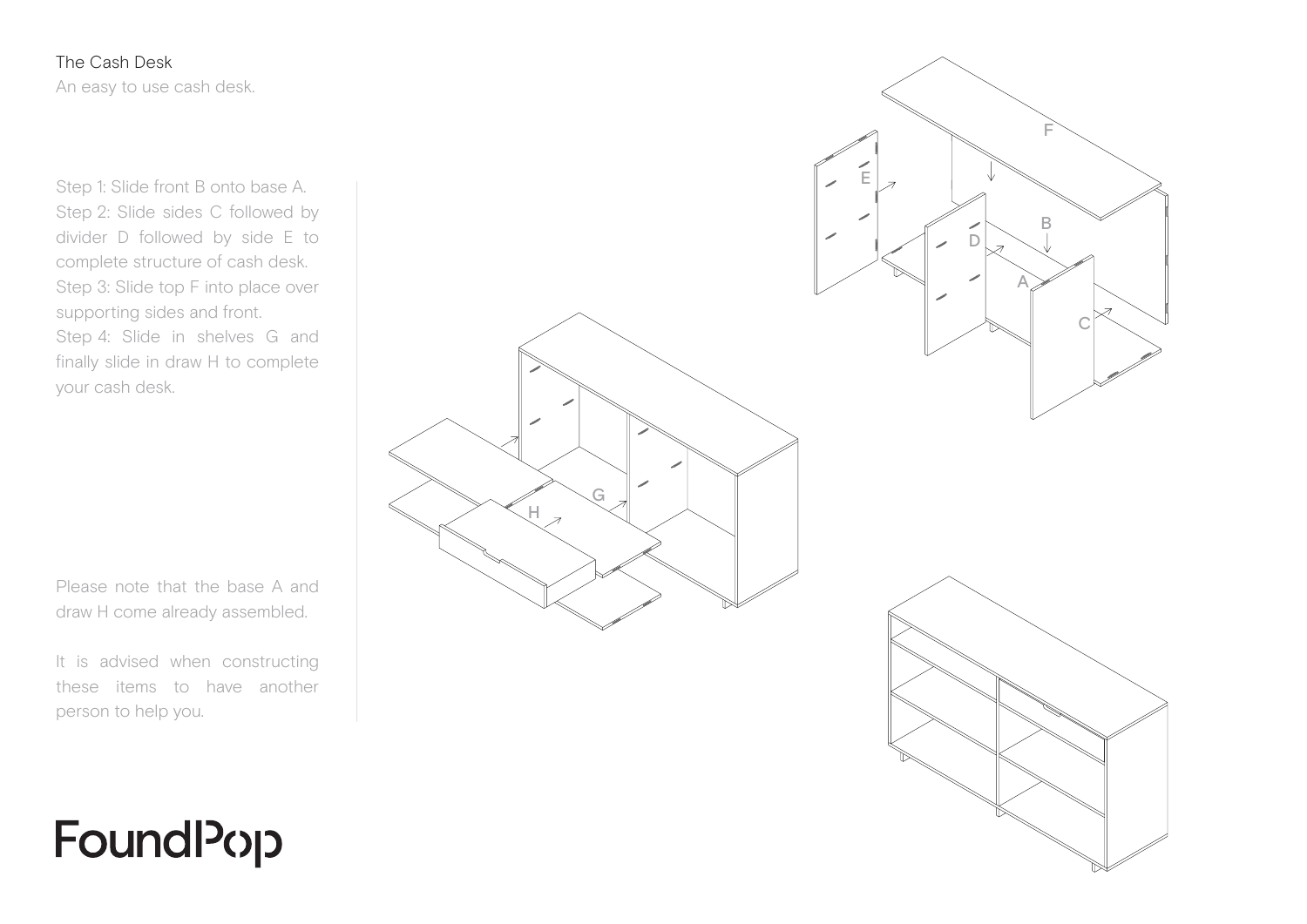# The Hanging Rail

A simple hanging rail.

Step 1: Slide both poles B onto base A.

Step 2: Slide top of rail C onto poles B. Both ends will need to connect simultaneously.